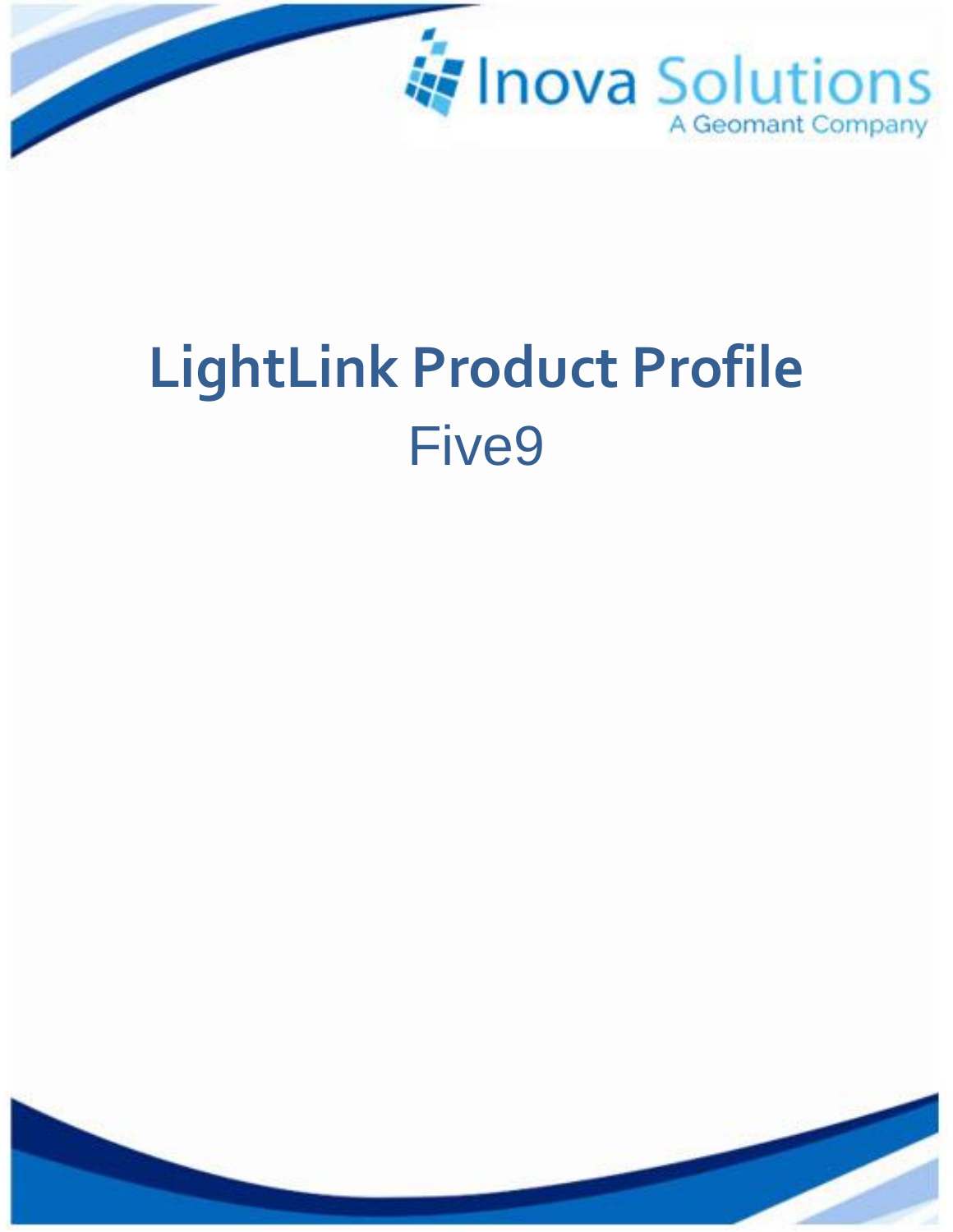

### LightLink Product Profile

Five9

November 22, 2016

#### NOTICE OF TRADEMARK:

Inova LightLink and its components are trademarks of Inova Solutions.

While reasonable efforts have been taken in the preparation of this document to ensure its accuracy, Inova Solutions, Inc. assumes no liability resulting from any errors or omissions in this manual, or from the use of the information contained herein.

> © 2021 Inova Solutions, Inc., a Geomant Company 971 2nd ST S.E. Charlottesville, VA 22902 434.817.8000 [www.inovasolutions.com](http://www.inovasolutions.com/)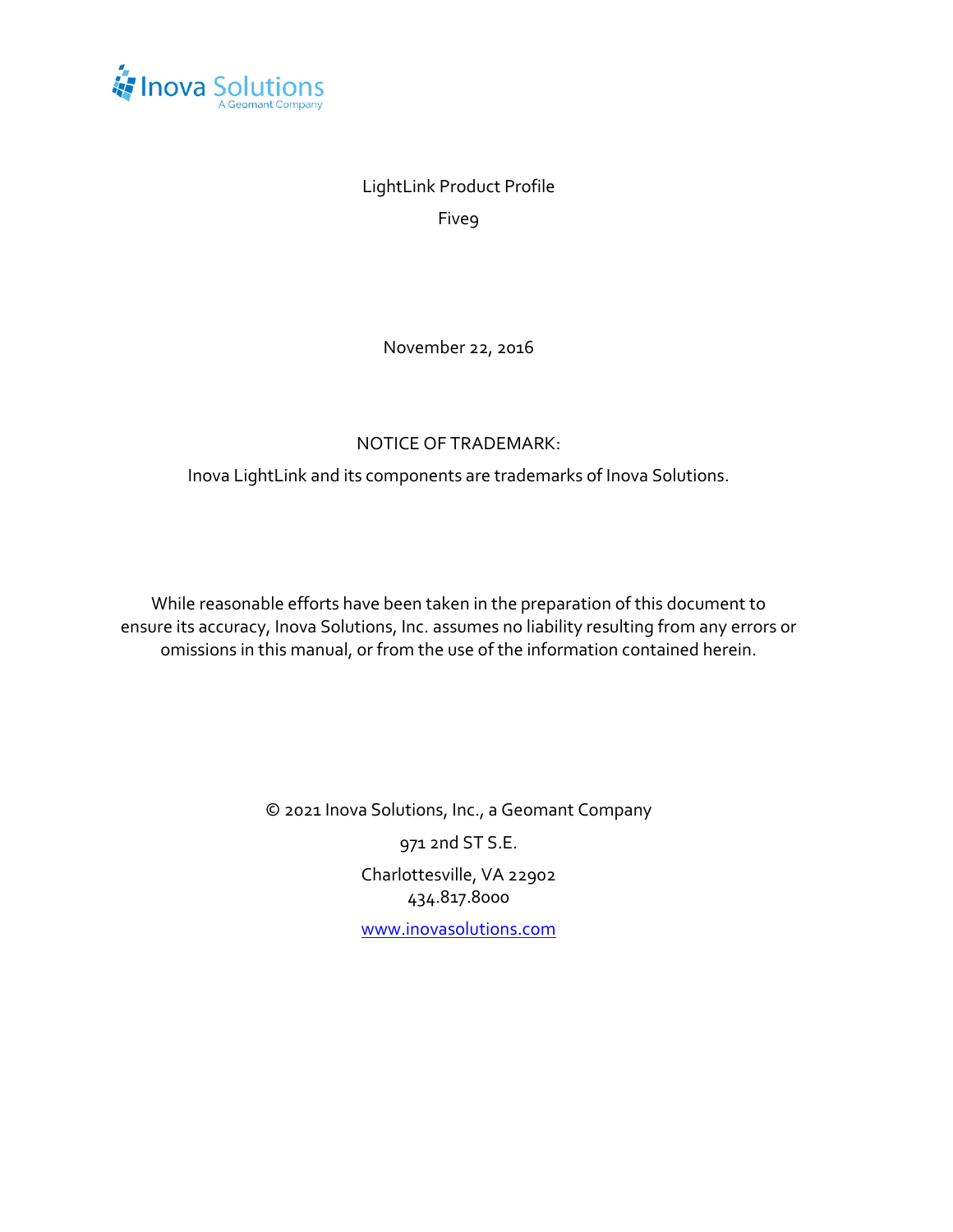## Inova Solutions

## Table of Contents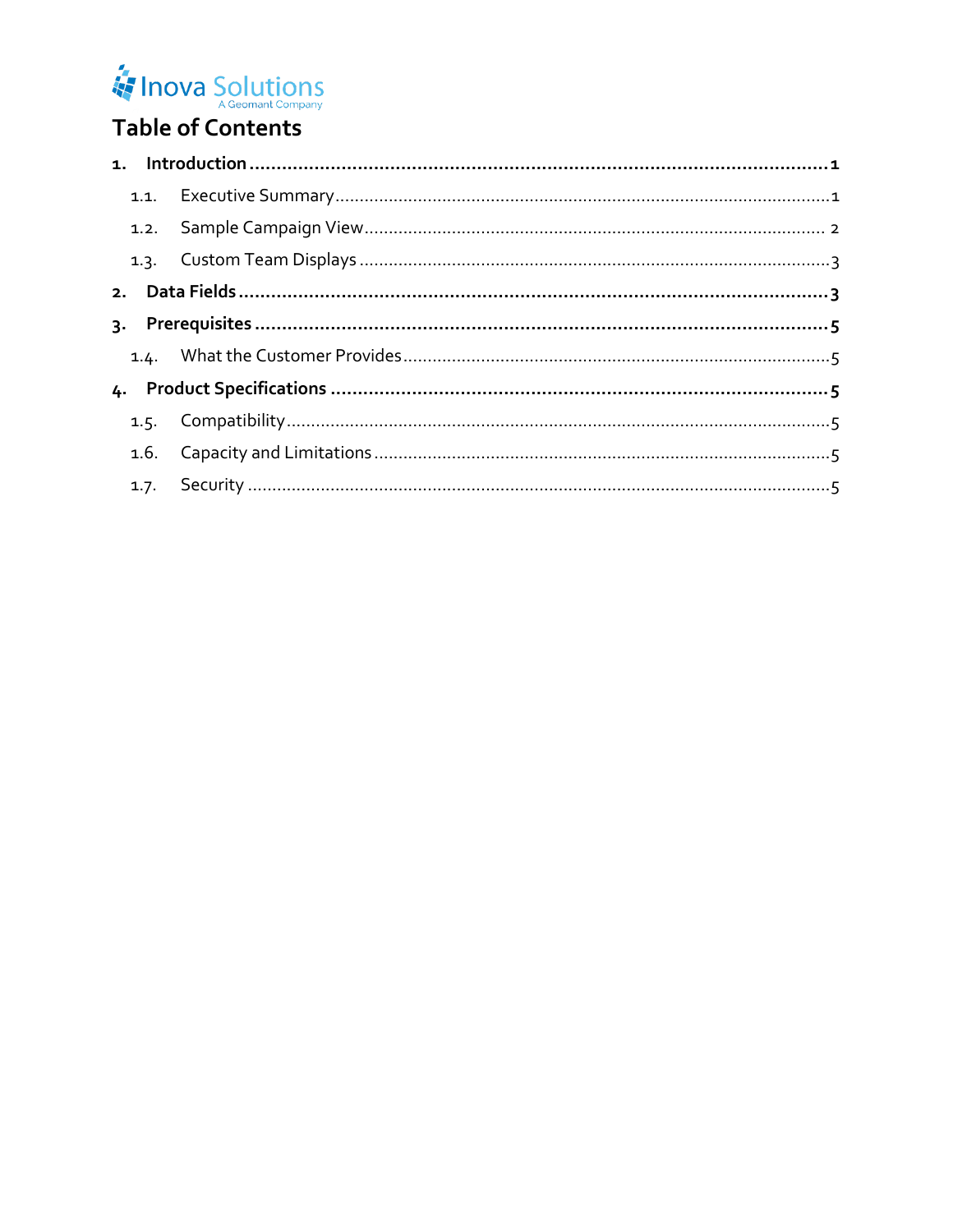#### <span id="page-3-0"></span>**1. Introduction**

Inova Solutions is a global provider of real-time reporting, alerting and display solutions for contact centers. Inova helps customers identify and measure contact center KPIs, quickly react when KPIs fall out of compliance and gain insight into the relationship between center and organizational performance. Through Inova Solutions, you can now implement Five9 Virtual Contact Center (VCC) to create powerful customer connections. This means turning each customer interaction into a positive business outcome while balancing operational costs. With Inova Solutions and Five9®, you can significantly reduce cost and minimize the complexity of running a contact center, compared to traditional premise-based systems. Beyond infrastructure savings, a cloud contact center offers the flexibility to support multisite and at-home agents. It lets you scale up and down as needed, deploy in days, and delivers automatic technology updates. It's also cost- effective, requiring low upfront costs, no hidden costs, and no recurring maintenance or upgrade hassles.

#### <span id="page-3-1"></span>**1.1. Executive Summary**

Five9® is the leading provider of cloud contact center software, bringing the power of the cloud to thousands of customers and facilitating more than three billion customer interactions annually. Since 2001, Five9 has led the cloud revolution in contact centers, delivering software to help organizations of every size transition from premise-based software to the cloud. With its extensive expertise, technology, and ecosystem of partners, Five9 delivers secure, reliable, scalable cloud contact center software to help businesses create exceptional customer experiences, increase agent productivity and deliver tangible results.

Inova Solutions provides Team Displays which are particularly useful in centers which operate a mix of ACDs, such as Five9 and Avaya. Team Displays provide key performance metrics that give agents the understanding they need to better serve your customers. Typically, the Team Display shows key metrics for right now and for the day up to present time. Inova's LightLink software computes rollups from different campaigns and queues across ACD status so that teams have an overall view of the centers' Service Level or Average Speed of Answer across switch types.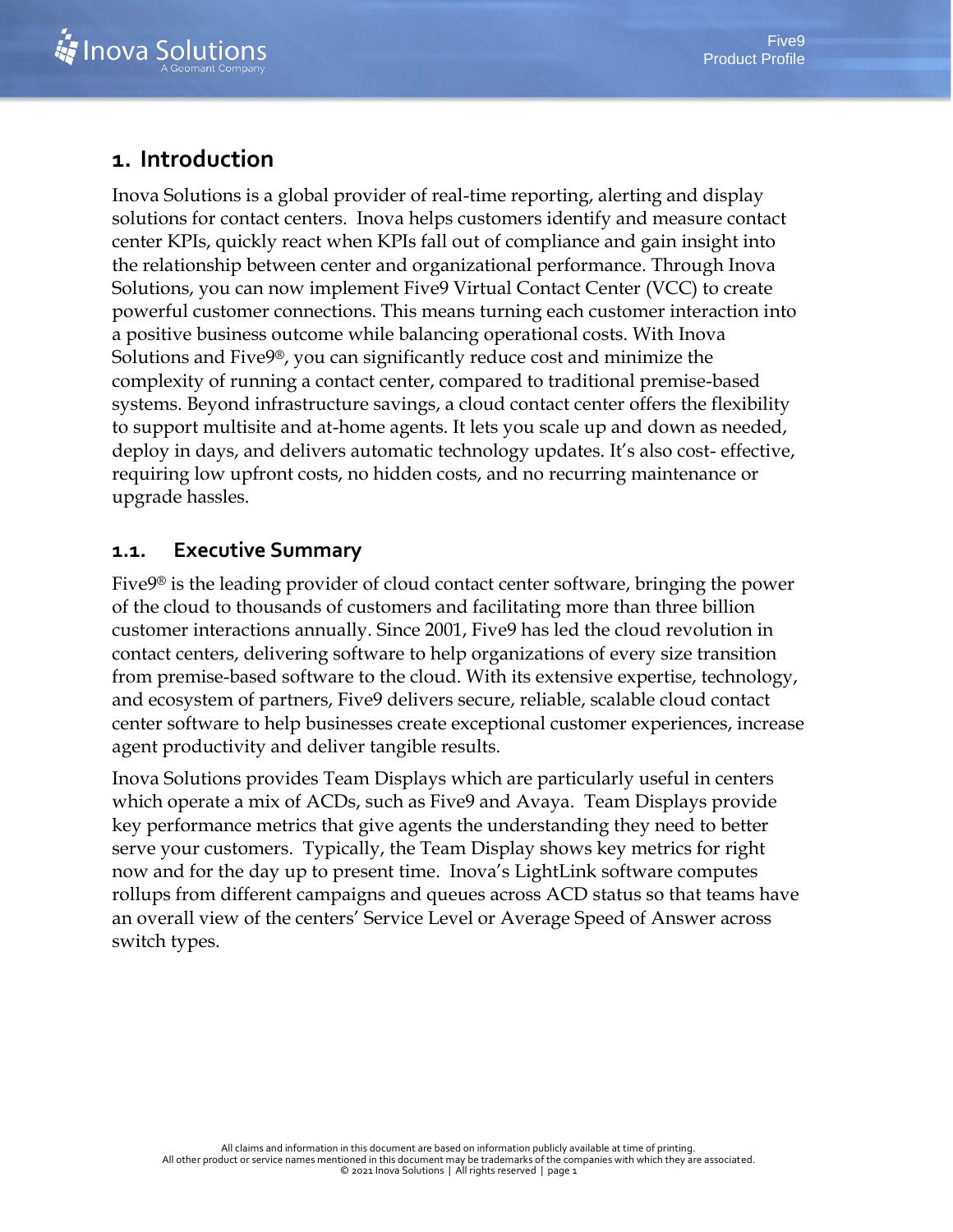#### <span id="page-4-0"></span>**1.2. Sample Campaign View**

In this view, the Avaya and Five9 queues have been mathematically combined to show the real-time state of the center and the key metrics for the day. This Team Display can be viewed standalone, or as shown below presented within a digital signage solution combined with HR content, news, and weather.

| <b>is Inova Solutions</b>                                |                       |                  |           | $4:45$ PM               | Wednesday<br><b>Today</b><br><b>Tomorrow</b>                                                            |  |
|----------------------------------------------------------|-----------------------|------------------|-----------|-------------------------|---------------------------------------------------------------------------------------------------------|--|
| CSQ                                                      | <b>Calls in Queue</b> | Longest in Queue | Abandoned | <b>Agents Available</b> |                                                                                                         |  |
| <b>Main</b>                                              | 30                    | 2:06             |           | Ω                       | 83/72 °F<br>83/72 °F<br>83/75 °F<br>Partly cloudy with<br>Partly cloudy with<br>Mostly cloudy with rain |  |
| <b>Sales</b>                                             | 3                     | 0:30             | O         | 4                       | scattered rain showers, scattered rain showers.<br>showers likely.                                      |  |
| <b>Spanish</b>                                           | $\mathbf{2}$          | 0:30             | 0         | 3                       | <b>Power Outages</b><br>Legend<br>Cata Not Available<br>$-$ 6%                                          |  |
| <b>Online</b>                                            | 34                    | 2:03             | Ω         | 0                       | $6-20%$<br>20-40%<br>$-40-60%$<br><b>ED 60-80%</b><br>80-100%                                           |  |
| <b>VIP</b>                                               | O                     | 0:30             |           | 0                       |                                                                                                         |  |
| <b>Congratulations Collections Team! - 101% of Goal!</b> |                       |                  |           |                         |                                                                                                         |  |

|                                                             | <b>Current</b>                  |            |                              |                             |            | <b>Today</b>                            |                  |                           |
|-------------------------------------------------------------|---------------------------------|------------|------------------------------|-----------------------------|------------|-----------------------------------------|------------------|---------------------------|
| Sales Oueue<br><b>Calls Waiting</b>                         | 00:35<br><b>Longest Waiting</b> |            | O<br><b>Agents Available</b> | <b>Service Level</b><br>78% |            | <b>Average Speed of Answer</b><br>00:42 | Abandoned<br>15% |                           |
| Service Queue<br>1<br><b>Calls Waiting</b>                  | 00:34<br><b>Longest Waiting</b> |            | ŋ<br><b>Agents Available</b> | <b>Service Level</b><br>73% |            | <b>Average Speed of Answer</b><br>00:31 | Abandoned<br>19% |                           |
| <b>Territory Support Queue</b><br>3<br><b>Calls Waiting</b> | 07:31<br><b>Longest Waiting</b> |            | 0<br><b>Agents Available</b> | <b>Service Level</b><br>81% |            | <b>Average Speed of Answer</b><br>01:22 | Abandoned<br>11% |                           |
| <b>Collections Oueue</b><br>0<br><b>Calls Waiting</b>       | 00:12<br><b>Longest Waiting</b> |            | 2<br><b>Agents Available</b> | <b>Service Level</b><br>91% |            | <b>Average Speed of Answer</b><br>00:23 | Abandoned<br>9%  |                           |
|                                                             | Ù.                              | <b>THU</b> | <b>FRI</b>                   | <b>SAT</b>                  | <b>SUN</b> |                                         |                  |                           |
| $88^\circ$                                                  |                                 | ආ          | ć.,                          | ĊŸ                          | S.         | 10:39AM                                 |                  | <b>is Inova Solutions</b> |
| TODAY                                                       |                                 | 91°        | 79°                          | $85^\circ$                  | $89^\circ$ |                                         |                  |                           |

All claims and information in this document are based on information publicly available at time of printing.<br>All other product or service names mentioned in this document may be trademarks of the companies with which they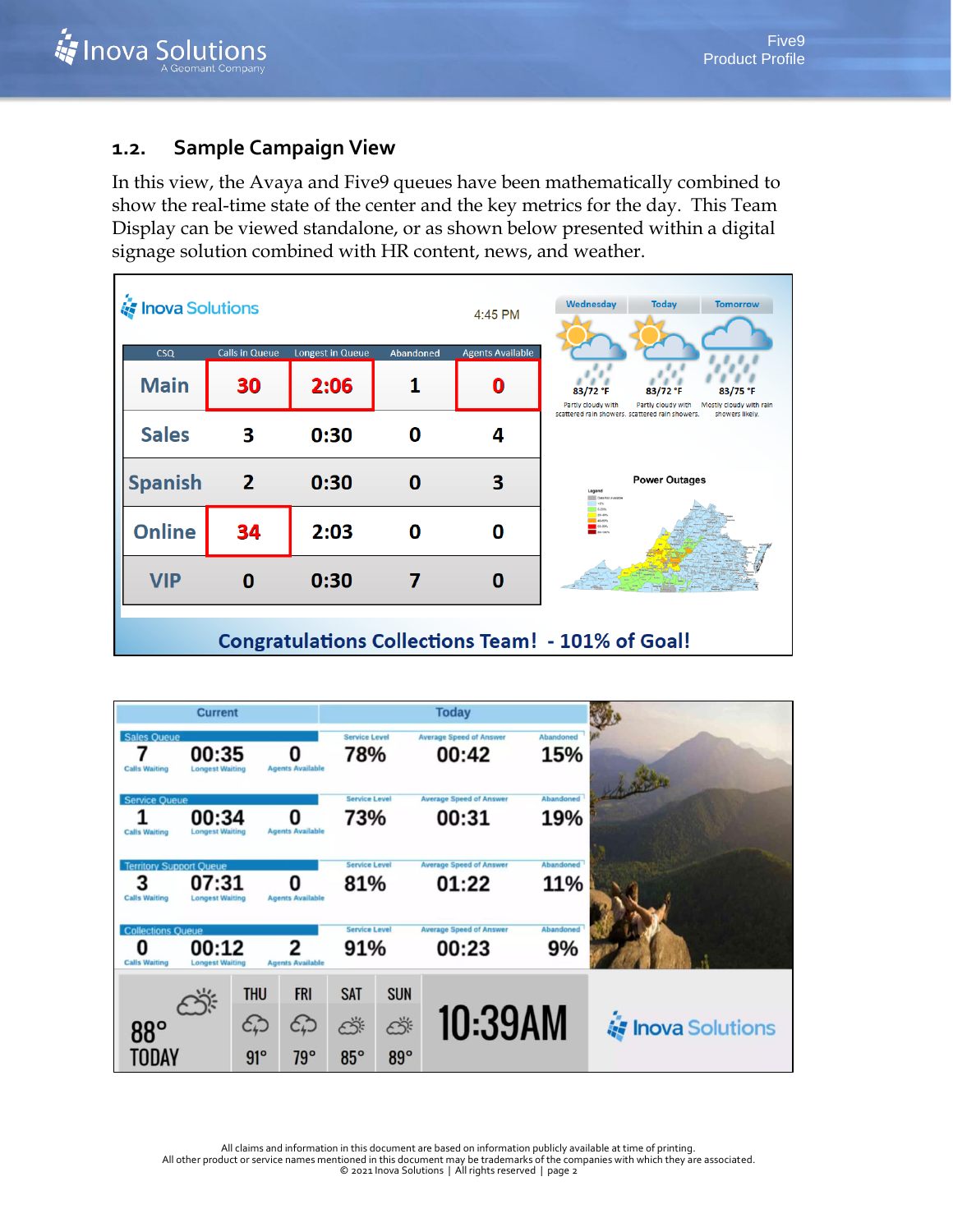#### <span id="page-5-0"></span>**1.3. Custom Team Displays**

Inova Solutions has a long history of designing and implementing Team Displays using simple web technology that is well understood and approved by IT departments. If you want a custom screen, Inova Solutions can combine metrics from Five9, many other ACDs, and other data rich contact center systems to create a screen for your team or your supervisors.

#### <span id="page-5-1"></span>**2. Data Fields**

Eight types of Statistics are available through the Five9 Statistics Web Services API.

| <b>Name</b>                | <b>Description</b>                                                                                                                                                                                                                                                                                 |  |
|----------------------------|----------------------------------------------------------------------------------------------------------------------------------------------------------------------------------------------------------------------------------------------------------------------------------------------------|--|
| <b>ACDStatus</b>           | Information about skill group queues                                                                                                                                                                                                                                                               |  |
| <b>AgentState</b>          | Status of each agent                                                                                                                                                                                                                                                                               |  |
| <b>AgentStatistics</b>     | Statistics for each agent                                                                                                                                                                                                                                                                          |  |
| CampaignState              | Current status of all campaigns                                                                                                                                                                                                                                                                    |  |
| OutboundCampaignManager    | Information about outbound campaigns that are                                                                                                                                                                                                                                                      |  |
|                            | running                                                                                                                                                                                                                                                                                            |  |
| OutboundCampaignStatistics | Statistics about outbound campaigns                                                                                                                                                                                                                                                                |  |
| InboundCampaignStatistics  | Statistics about inbound campaigns                                                                                                                                                                                                                                                                 |  |
| AutodialCampaignStatistics | Statistics about autodial campaigns                                                                                                                                                                                                                                                                |  |
|                            | $\mathbf{m}$ is a $\mathbf{m}$ and $\mathbf{m}$ and $\mathbf{m}$ is a set of $\mathbf{m}$ and $\mathbf{m}$ and $\mathbf{m}$ and $\mathbf{m}$ and $\mathbf{m}$ and $\mathbf{m}$ and $\mathbf{m}$ and $\mathbf{m}$ and $\mathbf{m}$ and $\mathbf{m}$ and $\mathbf{m}$ and $\mathbf{m}$ and $\mathbf$ |  |

**Table 1: Types of Available Statistics**

The following tables expand upon which specific statistics are provided in the ACDStatus, Agent State, and Agent Statistics datasets; these are the data types and specific fields that can be incorporated into a custom Team Display from the Five9 system. The other data sets are available, but may be used less frequently.

| <b>ACD Status Fields</b>                         |                                   |  |  |  |
|--------------------------------------------------|-----------------------------------|--|--|--|
| <b>Skill Name</b><br>Calls In Queue (Visual IVR) |                                   |  |  |  |
| <b>Agents Logged In</b>                          | <b>Current Longest Queue Time</b> |  |  |  |
| <b>Agents Not Ready For Calls</b>                | Longest Queue Time                |  |  |  |
| <b>Agents On Call</b>                            | Queue Callbacks                   |  |  |  |
| <b>Agents Ready For Calls</b>                    | <b>Total VMs</b>                  |  |  |  |
| <b>Agents Ready For VMs</b>                      | <b>VMs In Progress</b>            |  |  |  |
| <b>Calls In Queue</b>                            | <b>VMs In Queue</b>               |  |  |  |

**Table 2: ACD Status Fields**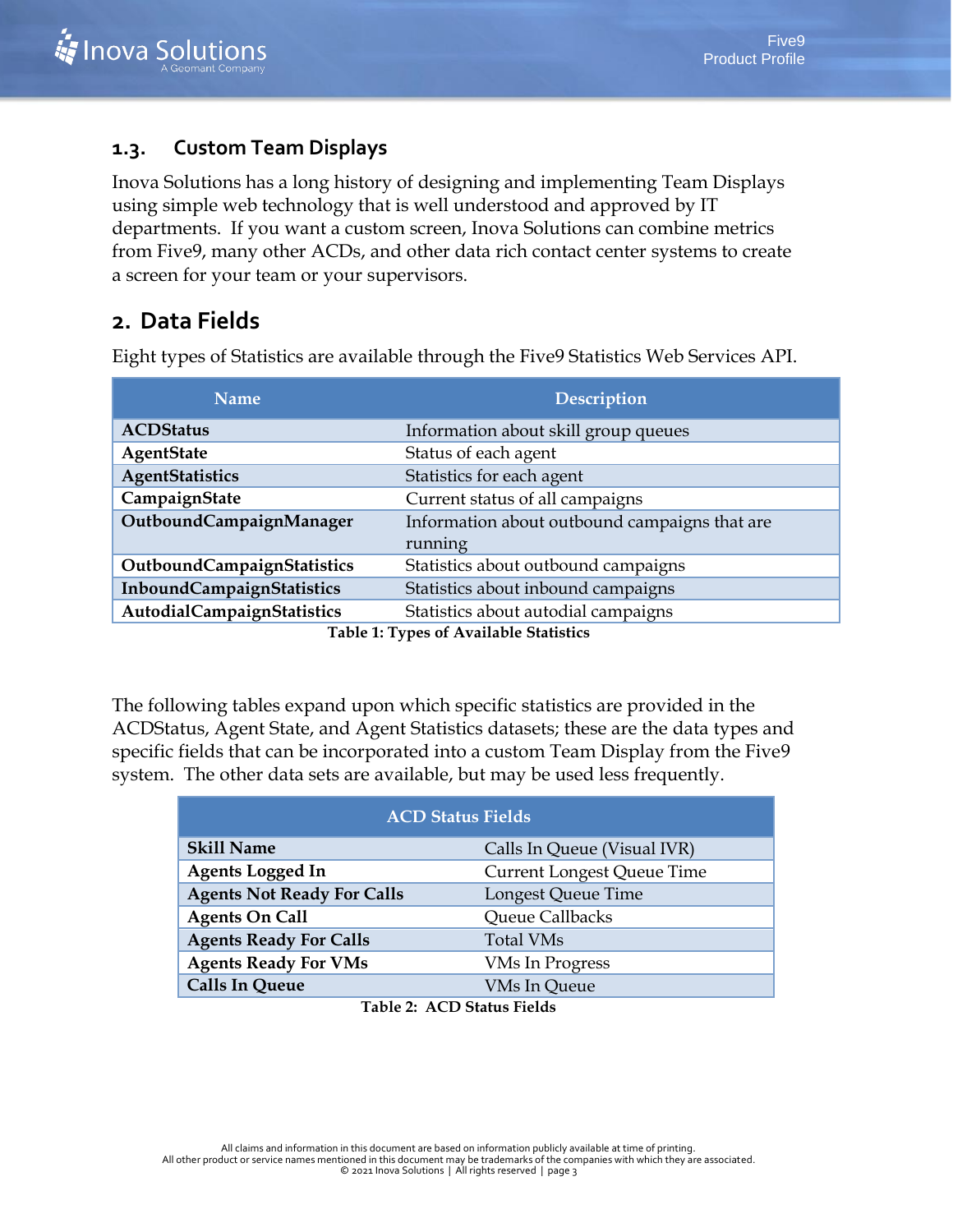| <b>Agent State Fields</b>          |                          |  |  |  |  |
|------------------------------------|--------------------------|--|--|--|--|
| <b>Username</b>                    | On Hold Duration         |  |  |  |  |
| <b>After Call Work State</b>       | On Hold Since            |  |  |  |  |
| Duration                           |                          |  |  |  |  |
| <b>After Call Work State Since</b> | On Park Duration         |  |  |  |  |
| Call Type                          | On Park Since            |  |  |  |  |
| <b>Campaign Name</b>               | Parked Calls             |  |  |  |  |
| Customer                           | Ready State Duration     |  |  |  |  |
| <b>Full Name</b>                   | <b>Ready State Since</b> |  |  |  |  |
| <b>Logged Out State Duration</b>   | Reason Code              |  |  |  |  |
| <b>Logged Out State Since</b>      | <b>Reason Duration</b>   |  |  |  |  |
| Media Availability                 | <b>Reason Since</b>      |  |  |  |  |
| <b>Not Ready State Duration</b>    | State                    |  |  |  |  |
| <b>Not Ready State Since</b>       | <b>State Duration</b>    |  |  |  |  |
| <b>On Call State Duration</b>      | <b>State Since</b>       |  |  |  |  |
| <b>On Call State Since</b>         |                          |  |  |  |  |

**Table 3: Agent State Fields**

|                                    | <b>Agent Statistics Fields</b> |                             |
|------------------------------------|--------------------------------|-----------------------------|
| <b>Username</b>                    | Fax                            | Queue Callback Assigned     |
| 3rd Party Transfer                 | <b>First Call Resolution</b>   | Queue Callback Timeout      |
| Abandon                            | Force Stop                     | Recycle                     |
| <b>Agent Error</b>                 | Forced Logout                  | Resource Unavailable        |
| <b>Answering Machine</b>           | Forward Participant            | Ringback                    |
| Avg Call Time                      | Forwarded                      | Sent To Voicemail           |
| <b>Avg Handle Time</b>             | <b>Full Name</b>               | Skipped In Preview          |
| <b>Avg Hold Time</b>               | Hangup                         | <b>Station Session</b>      |
| <b>Avg Idle Time</b>               | Hardware Timeout               | System Error                |
| <b>Avg Internal Call Time</b>      | <b>Internal Call</b>           | System Shutdown             |
| <b>Avg Not Ready Time</b>          | <b>Internal Calls</b>          | Timeout                     |
| <b>Avg Preview Time</b>            | No Answer                      | <b>Total Calls</b>          |
| <b>Avg VM Processing Time</b>      | No Disposition                 | <b>Total Inbound Calls</b>  |
| <b>Avg VM Ready Time</b>           | No Response From Caller        | <b>Total Internal Calls</b> |
| <b>Avg Wrap Time</b>               | Number of Not Ready            | <b>Total Manual Calls</b>   |
| <b>Busy</b>                        | Occupancy                      | <b>Total Outbound Calls</b> |
| <b>Call Charges</b>                | Operator Intercept             | Transferred To 3rd Party    |
| <b>Caller Disconnected</b>         | Parked                         | <b>Unknown Connection</b>   |
| Declined                           | Preview Time                   | Utilization                 |
| Dial Error                         | <b>Processed Voicemails</b>    | Voicemail Dump              |
| Do Not Call                        |                                | Voicemail Processed         |
| <b>Duplicated Callback Request</b> |                                | Voicemail Returned          |

**Table 4: Agent Statistics Fields**